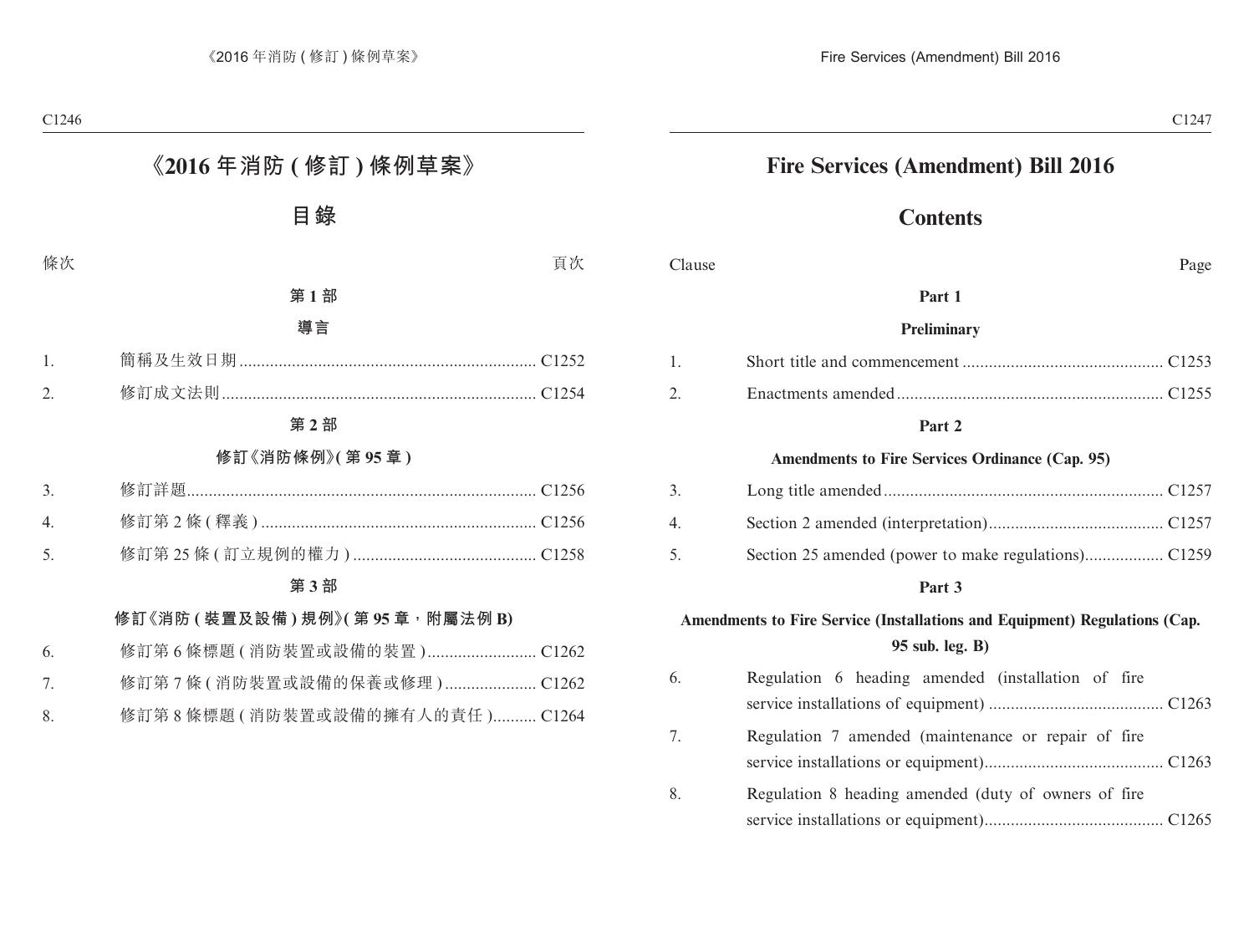Clause Page

#### **Part 4**

#### **Related Amendments**

## **Division 1—Amendments to Miscellaneous Licences Regulations (Cap. 114 sub. leg. A)**

| 9.                                                                     |                                                                          |  |  |  |
|------------------------------------------------------------------------|--------------------------------------------------------------------------|--|--|--|
| 10.                                                                    |                                                                          |  |  |  |
|                                                                        | Division 2—Amendments to Food Business Regulation (Cap. 132 sub. leg. X) |  |  |  |
| 11.                                                                    | Section 33B amended (compliance with fire safety                         |  |  |  |
| 12.                                                                    |                                                                          |  |  |  |
| Division 3—Amendments to Places of Amusement Regulation (Cap. 132 sub. |                                                                          |  |  |  |
|                                                                        | leg. BA)                                                                 |  |  |  |
| 13.                                                                    | Section 5 amended (application for the grant, renewal or                 |  |  |  |
|                                                                        |                                                                          |  |  |  |
| 14.                                                                    |                                                                          |  |  |  |
| Division 4-Amendments to Places of Public Entertainment Regulations    |                                                                          |  |  |  |
| (Cap. 172 sub. leg. A)                                                 |                                                                          |  |  |  |
| 15.                                                                    |                                                                          |  |  |  |
| 16.                                                                    | Regulation 3A amended (grant of provisional licence) C1273               |  |  |  |
| 17.                                                                    |                                                                          |  |  |  |
| 18.                                                                    |                                                                          |  |  |  |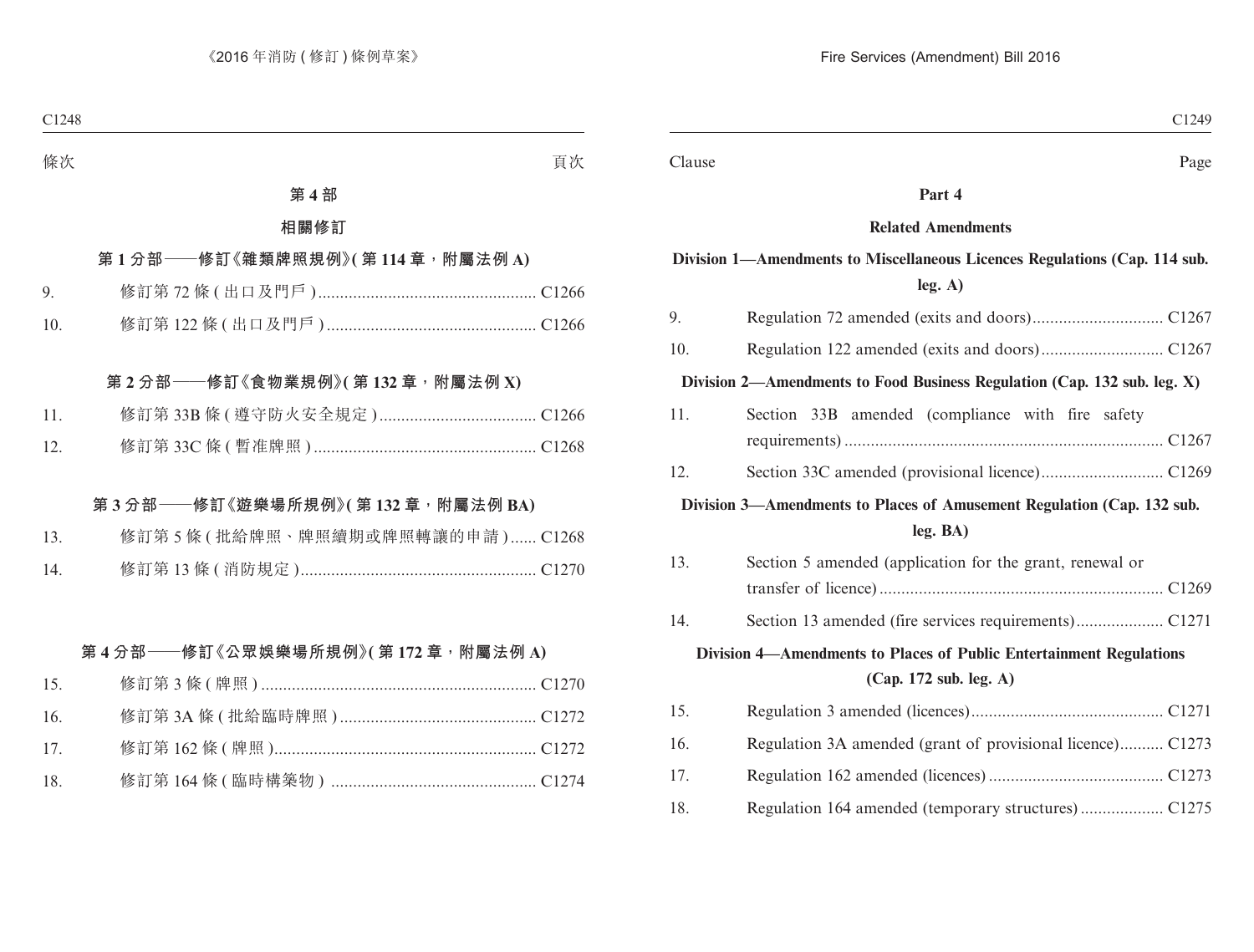|                                                                                                                  | C <sub>1251</sub> |
|------------------------------------------------------------------------------------------------------------------|-------------------|
|                                                                                                                  | Page              |
| Division 5—Amendment to Education Ordinance (Cap. 279)                                                           |                   |
| Section 12 amended (additional documents required<br>where premises not designed and constructed as a            |                   |
| Division 6—Amendment to Non-local Higher and Professional Education<br>(Regulation) Rules (Cap. 493 sub. leg. B) |                   |
| Section 5 amended (premises in which registered course                                                           |                   |
|                                                                                                                  |                   |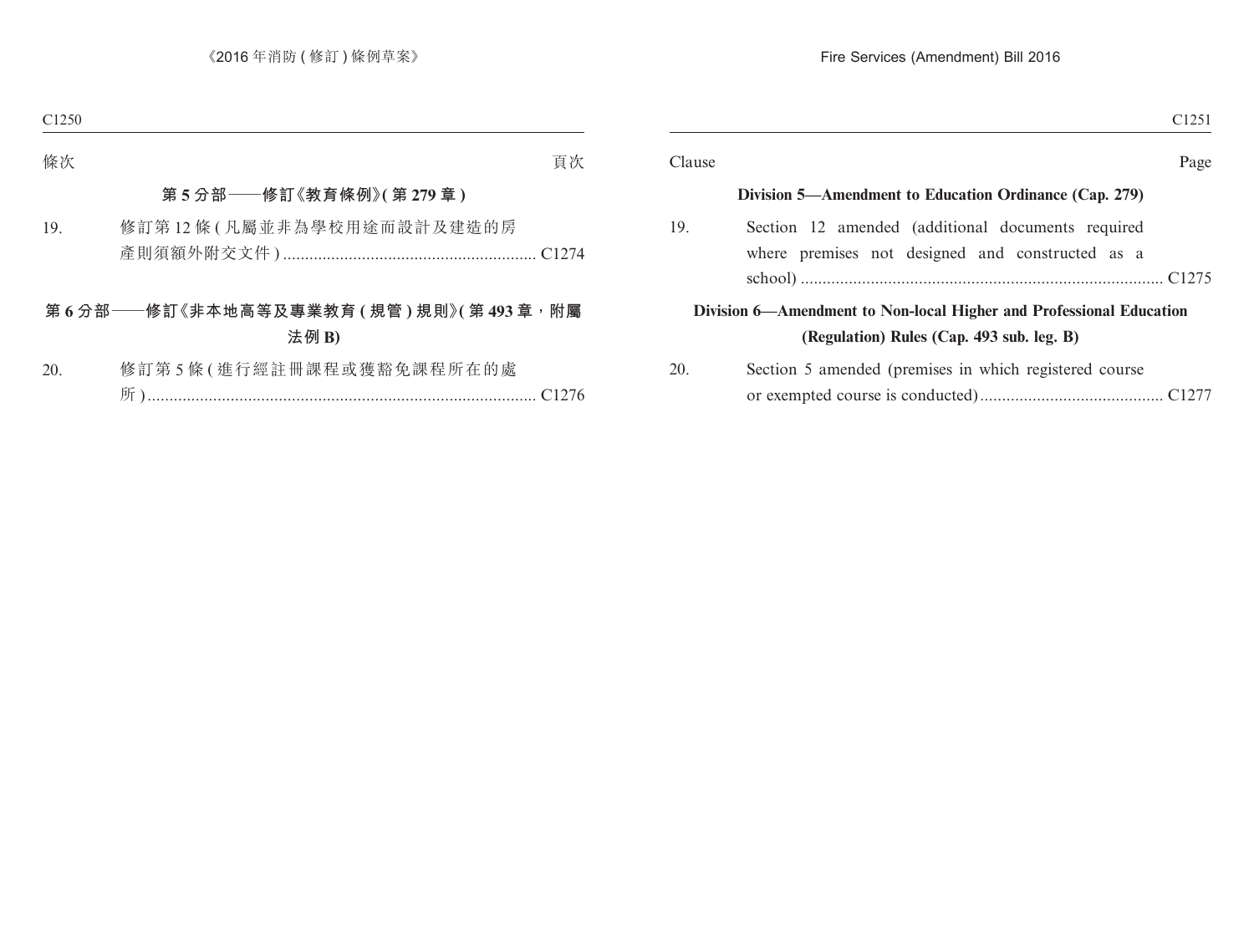# A BILL

# To

Amend the Fire Services Ordinance to empower the Chief Executive in Council to make regulations for a scheme for fire safety risk assessment, and certification on compliance with fire safety requirements, by registered fire engineers for certain premises and for regulating registered fire engineers; and to make related amendments.

Enacted by the Legislative Council.

# **Part 1**

# **Preliminary**

#### **1. Short title and commencement**

- (1) This Ordinance may be cited as the Fire Services (Amendment) Ordinance 2016.
- (2) This Ordinance comes into operation on a day to be appointed by the Secretary for Security by notice published in the Gazette.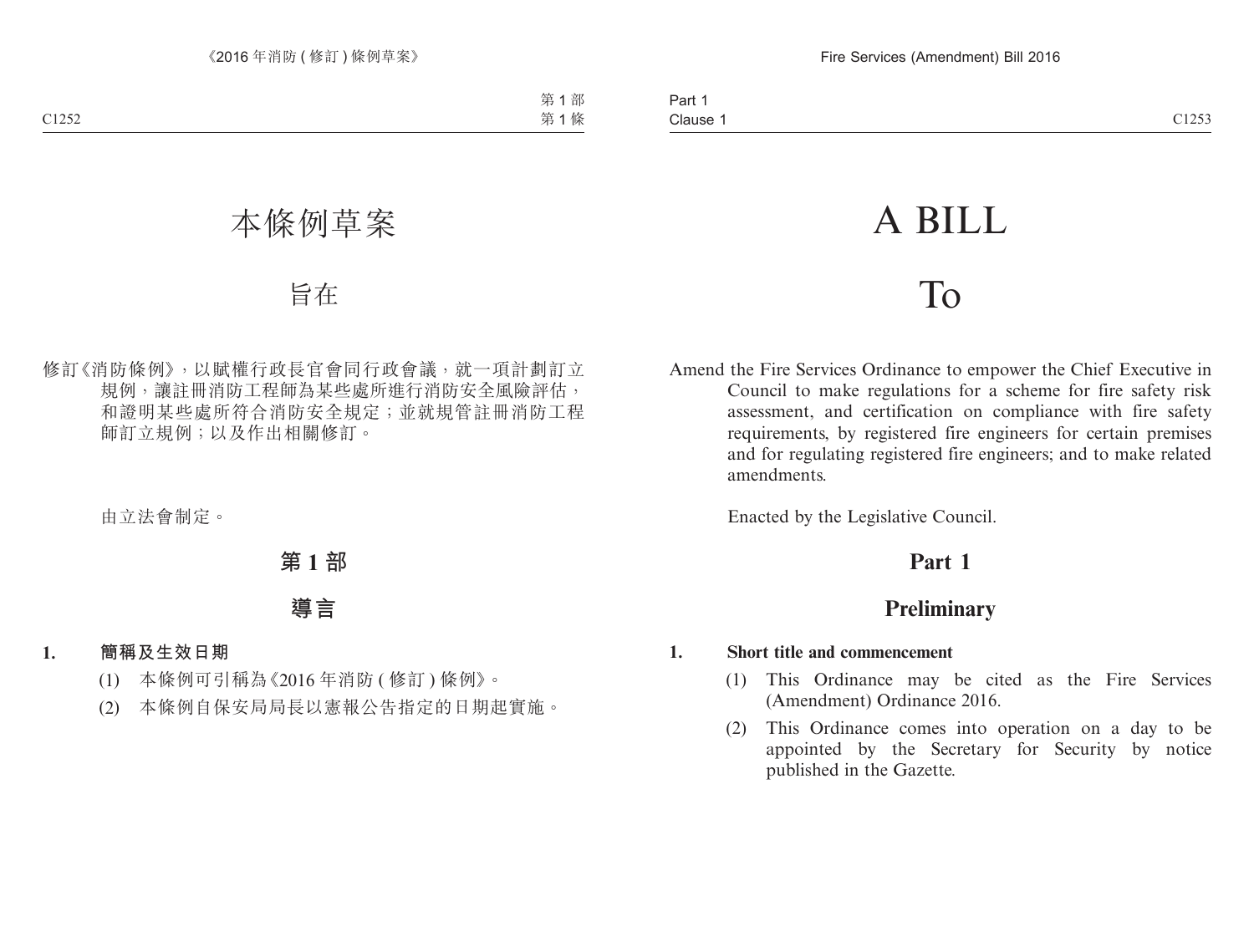| -<br>Part |                    |
|-----------|--------------------|
| Clause 2  | C1255<br>- - - - - |

## **2. Enactments amended**

The enactments specified in Parts 2, 3 and 4 are amended as set out in those Parts.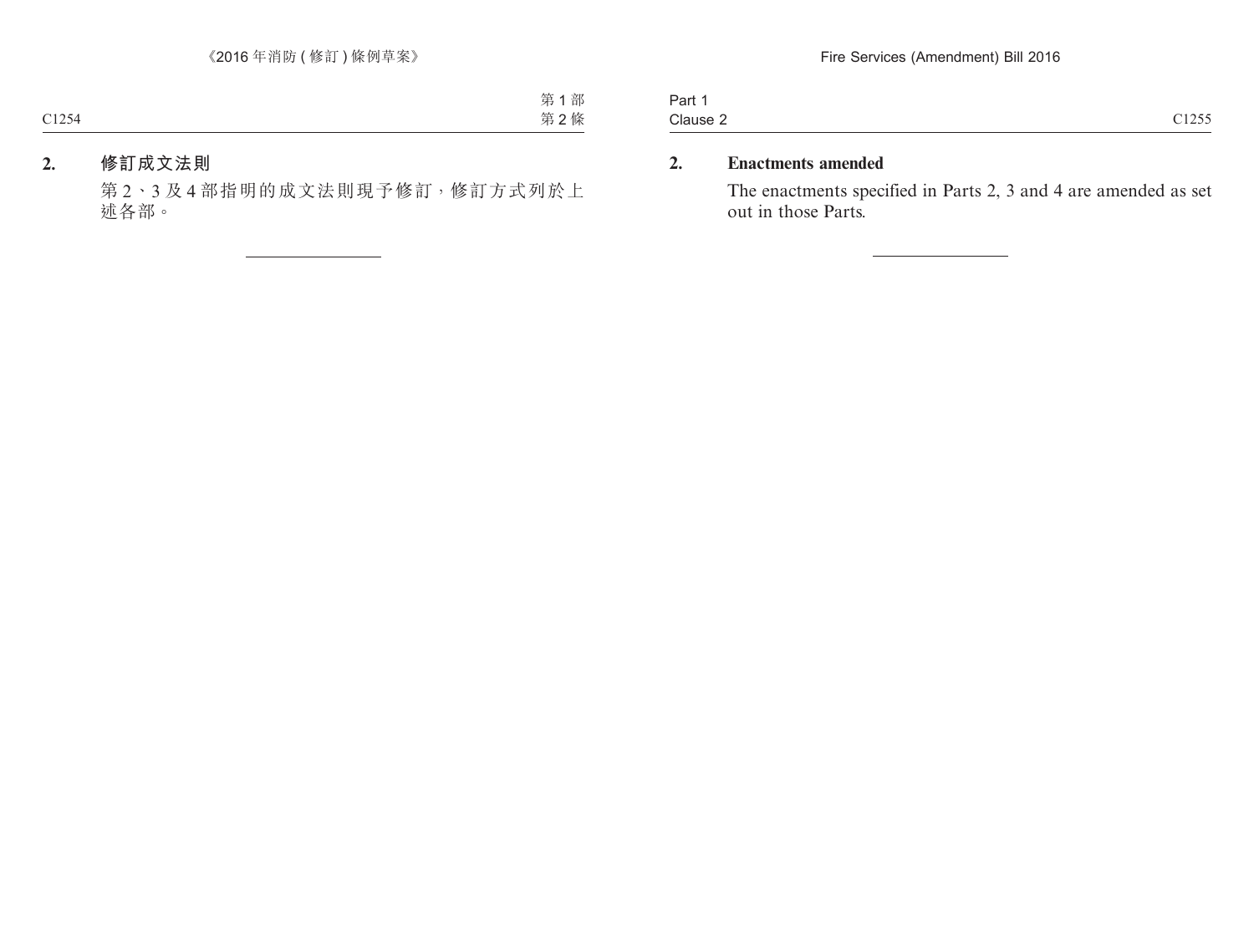# **Part 2**

# **Amendments to Fire Services Ordinance (Cap. 95)**

## **3. Long title amended**

The long title—

## **Repeal**

"equipment; and"

## **Substitute**

"equipment; and to provide for registered fire engineers and a scheme for fire safety risk assessment, and certification on compliance with fire safety requirements, by registered fire engineers for certain premises; and to make provision".

## **4. Section 2 amended (interpretation)**

Section 2—

## **Add in alphabetical order**

- "*registered fire engineer* (註冊消防工程師) means a person who is registered as a registered fire engineer under the regulations made under this Ordinance;
- *registered fire engineer (fire service installation)* (註冊消防 工程師 (消防裝置)) means a person who is registered as a registered fire engineer for the class of fire service installation under the regulations made under this Ordinance;
- *registered fire engineer (risk assessment)* (註冊消防工程師 (風險評估)) means a person who is registered as a registered fire engineer for the class of risk assessment under the regulations made under this Ordinance;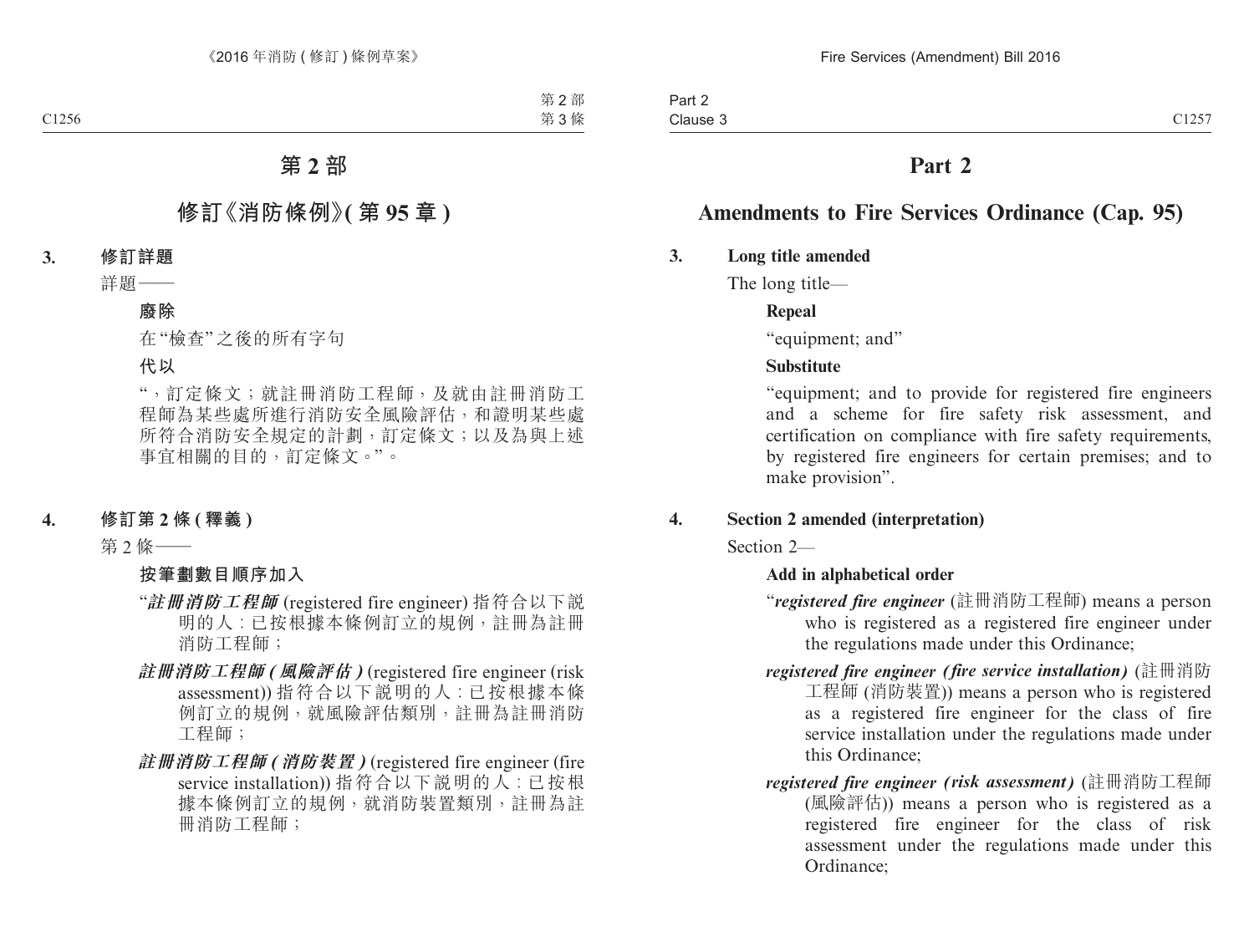| Part 2   |                      |
|----------|----------------------|
| Clause 5 | C1259<br><b>UILJ</b> |

*registered fire engineer (ventilating system)* (註冊消防工程 師 (通風系統)) means a person who is registered as a registered fire engineer for the class of ventilating system under the regulations made under this Ordinance;".

#### **5. Section 25 amended (power to make regulations)**

(1) After section  $25(1)(g)$ —

#### **Add**

- "(ga) the registration and de-registration of registered fire engineers;
	- (gb) fees to be charged in relation to the registration and de-registration of registered fire engineers;
	- (gc) the establishment, powers and procedure of a registration committee in relation to the registration of registered fire engineers;
	- (gd) the establishment of an interview board panel, and the appointment, powers and procedure of interview boards, in relation to the registration of registered fire engineers;
	- (ge) the duties of registered fire engineers in relation to fire safety risk assessment, and certification on compliance with fire safety requirements, for premises prescribed by regulations made under this section;
	- (gf) the acts or omissions that constitute a disciplinary offence on the part of a registered fire engineer;
	- (gg) the establishment of a disciplinary board panel, and the appointment, powers and procedure of disciplinary boards, in relation to registered fire engineers;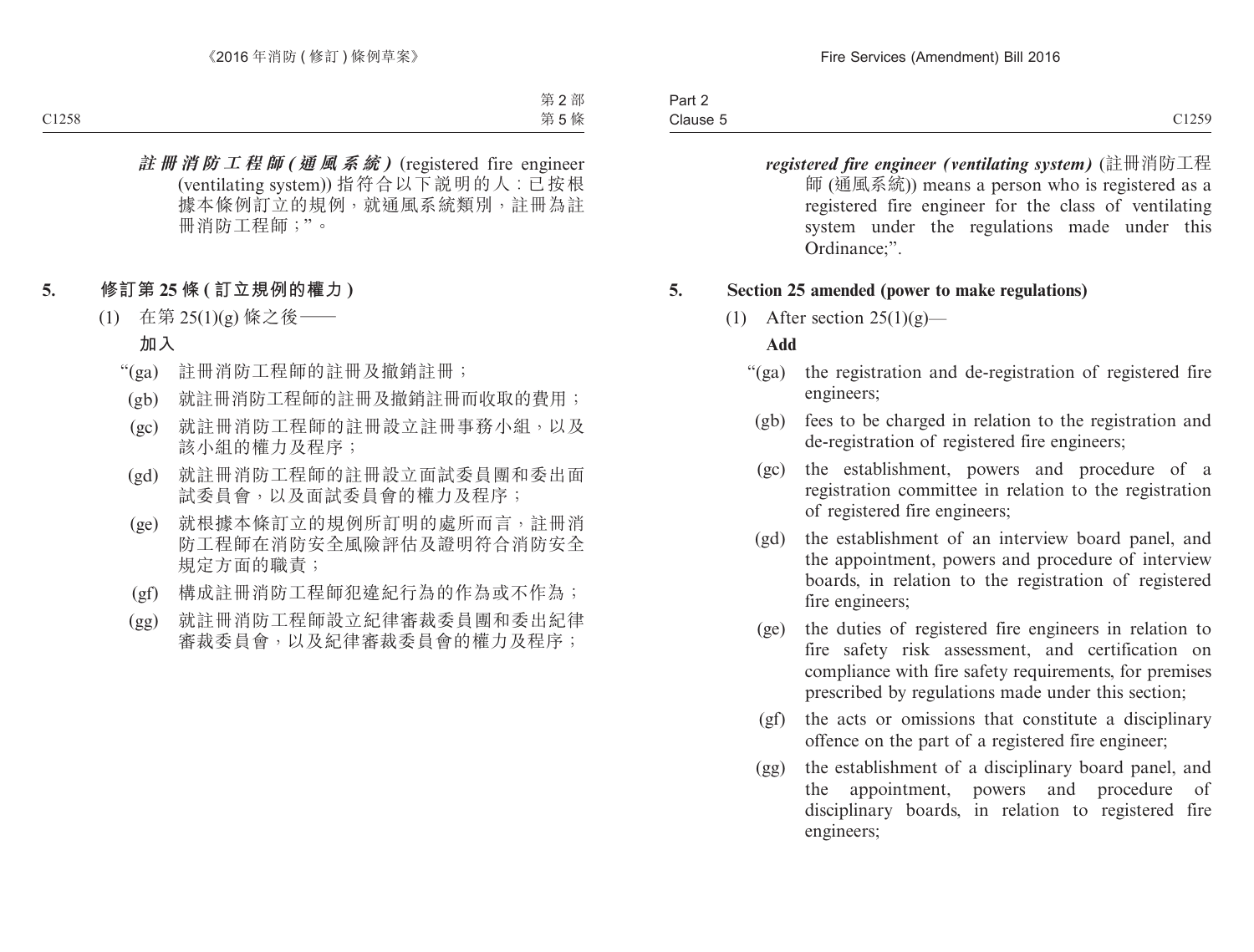- (gh) the grounds on which appeals may be lodged in relation to—
	- (i) the registration of registered fire engineers; or
	- (ii) registered fire engineers;
- (gi) the establishment of an appeal board panel, and the appointment, powers and procedure of appeal boards, in relation to appeals mentioned in paragraph  $(gh)$ :
- (gj) the issue of codes of practice concerning fire safety of any premises, and giving guidance in relation to the professional conduct, and the administration, of registered fire engineers;".
- (2) After section 25(3)—

## **Add**

"(4) A regulation made under subsection  $(1)(ga)$ ,  $(gc)$ ,  $(gd)$ , (ge), (gf), (gg), (gh), (gi) or (gj) is subject to the approval of the Legislative Council.".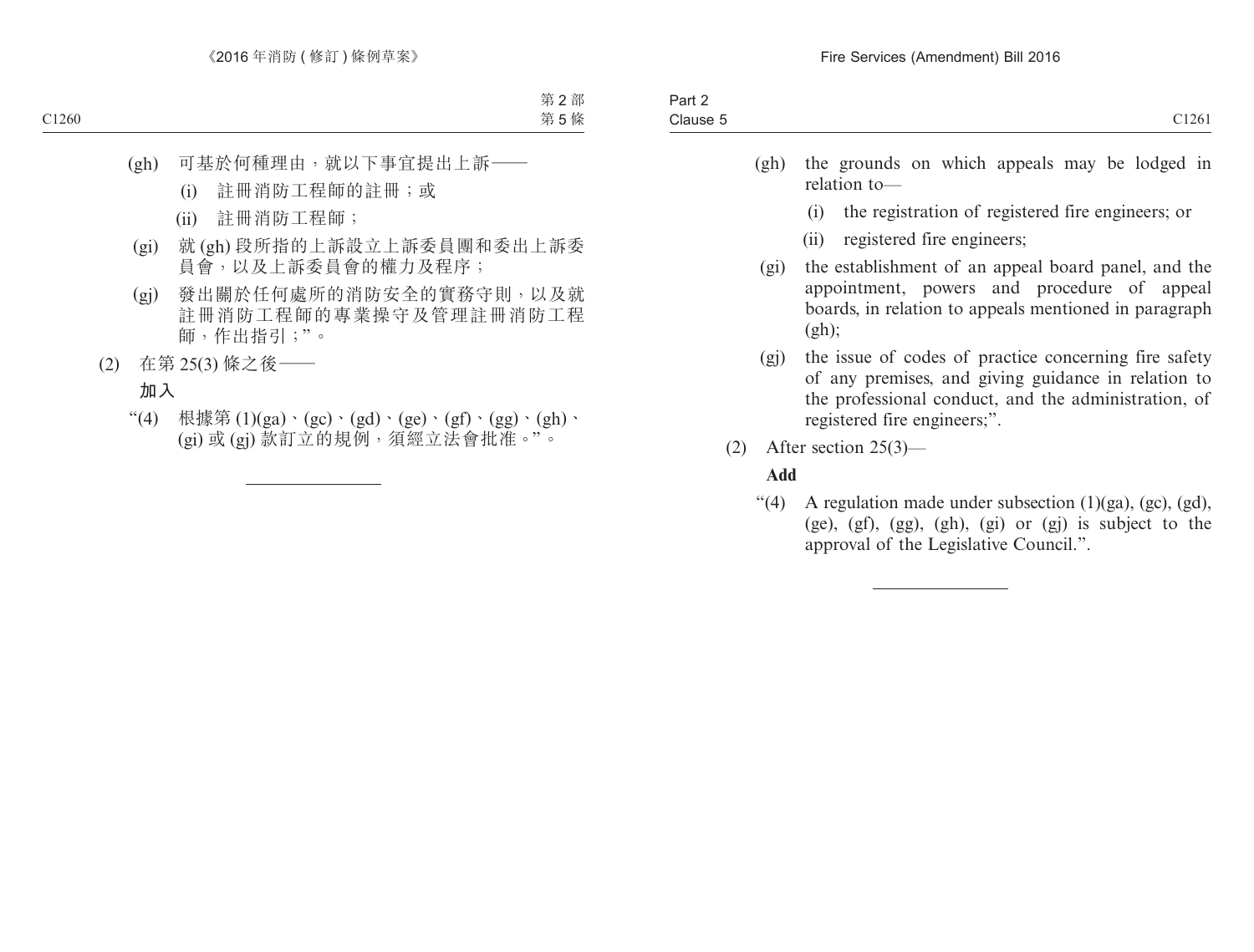# **Part 3**

# **Amendments to Fire Service (Installations and Equipment) Regulations (Cap. 95 sub. leg. B)**

**6. Regulation 6 heading amended (installation of fire service installations of equipment)**

Regulation 6, English text, heading—

**Repeal** "**installations of**" **Substitute** "**installation or**".

- **7. Regulation 7 amended (maintenance or repair of fire service installations or equipment)**
	- (1) Regulation 7, heading— **Repeal** "**or repair of fire service installations**"

**Substitute**

- "**, inspection or repair of fire service installation**".
- (2) Regulation 7(1)—

**Repeal**

```
"paragraph (2)"
```
**Substitute**

"paragraphs  $(2)$ ,  $(3)$  and  $(4)$ ".

(3) After regulation 7(2)— **Add**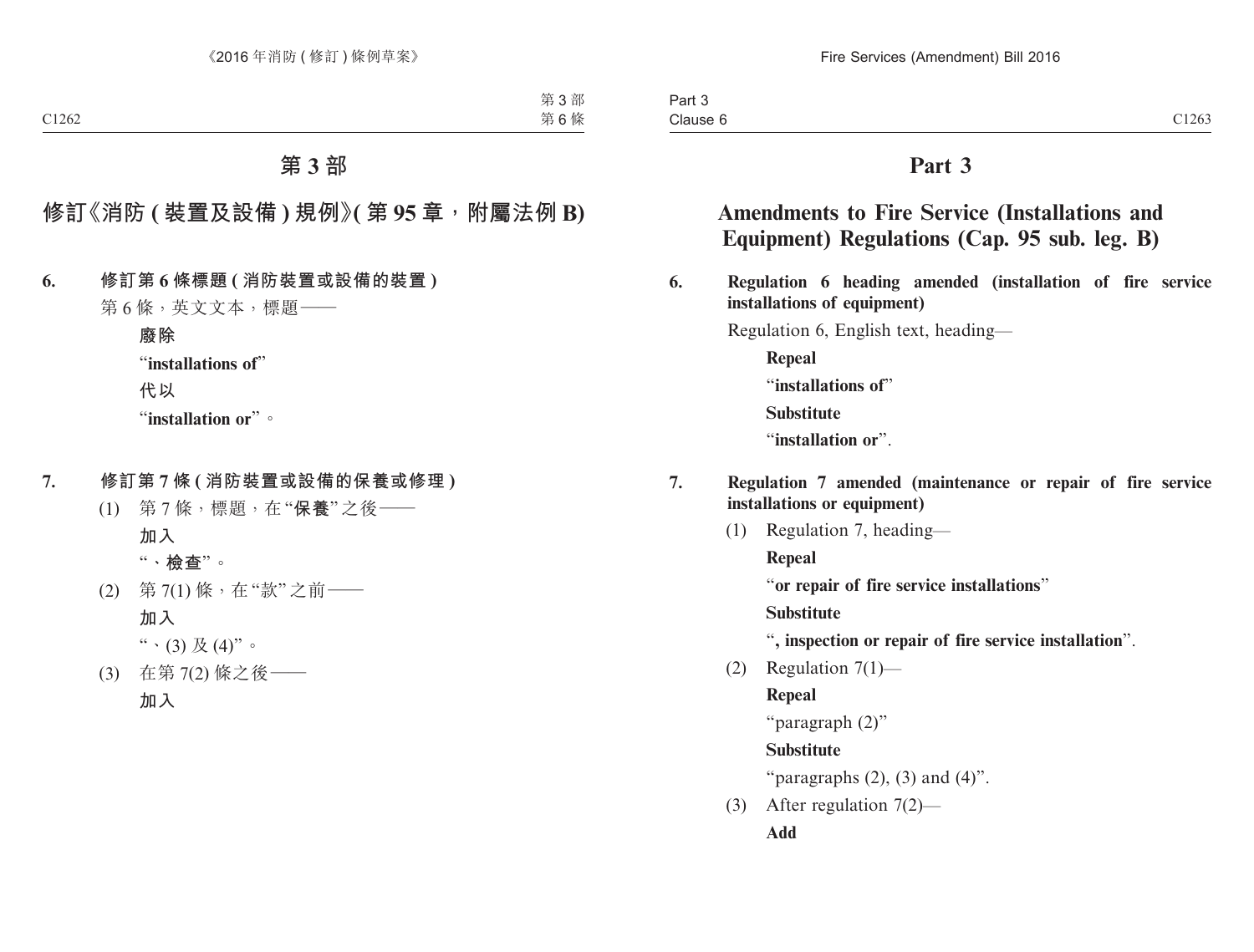- "(3) A registered fire engineer (fire service installation) may inspect and test any fire service installation or equipment installed in, or for, any premises prescribed by regulations made under section 25 of the Ordinance.
	- (4) The Director or a person authorized by the Director in writing may inspect and test any fire service installation or equipment installed in, or for, any premises for checking its safety and the efficiency of its working order.".

## **8. Regulation 8 heading amended (duty of owners of fire service installations or equipment)**

Regulation 8, English text, heading—

**Repeal** "**installations**" **Substitute** "**installation**".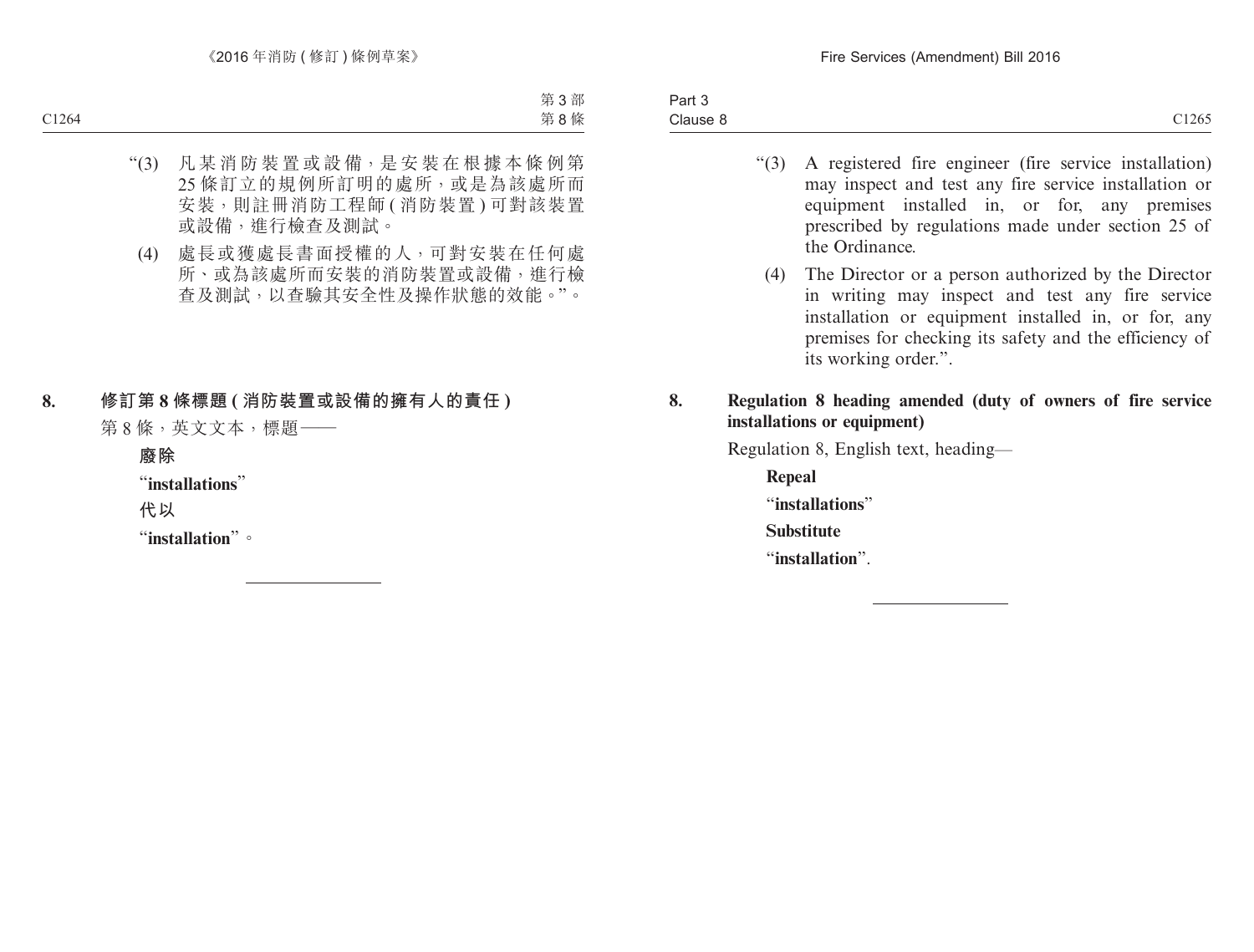# **Part 4**

# **Related Amendments**

# **Division 1—Amendments to Miscellaneous Licences Regulations (Cap. 114 sub. leg. A)**

**9. Regulation 72 amended (exits and doors)**

Regulation 72—

## **Repeal**

"Services."

## **Substitute**

"Services, or required by a registered fire engineer (risk assessment) (as defined by section 2 of the Fire Services Ordinance (Cap. 95)).".

## **10. Regulation 122 amended (exits and doors)**

Regulation 122—

## **Repeal**

"Services"

## **Substitute**

"Services, or required by a registered fire engineer (risk assessment) (as defined by section 2 of the Fire Services Ordinance (Cap. 95)).".

# **Division 2—Amendments to Food Business Regulation (Cap. 132 sub. leg. X)**

## **11. Section 33B amended (compliance with fire safety requirements)**

(1) Section 33B—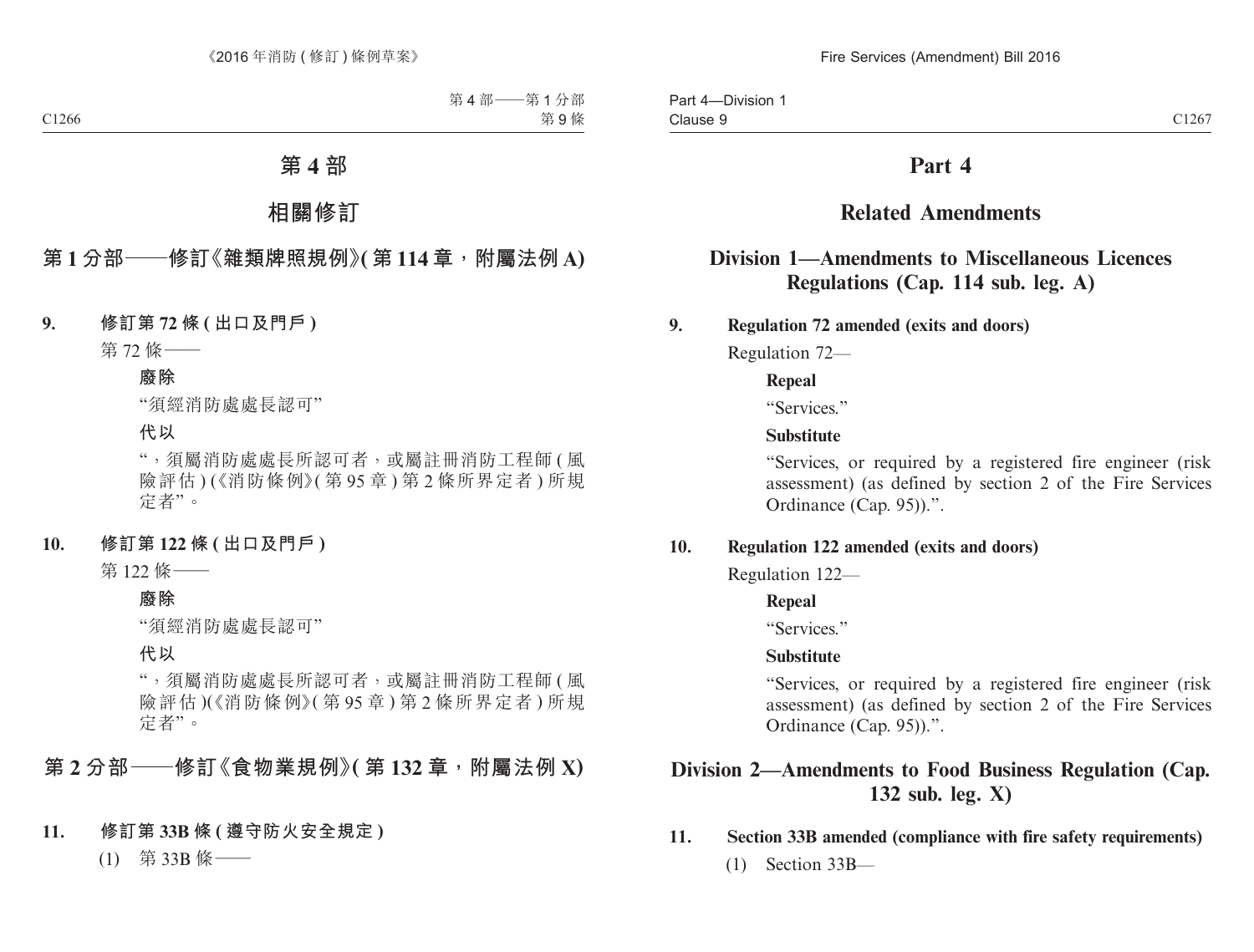| -Division 3<br>Part 4– |       |
|------------------------|-------|
| Clause 13              | C1269 |

#### **Repeal**

"Services and"

#### **Substitute**

"Services, or a registered fire engineer (fire service installation) (as defined by section 2 of the Fire Services Ordinance (Cap. 95)), and".

(2) Section 33B—

## **Repeal**

"Services."

## **Substitute**

"Services, or a registered fire engineer (risk assessment) (as defined by section 2 of that Ordinance).".

## **12. Section 33C amended (provisional licence)**

Section  $33C(1)(b)$ —

## **Repeal**

"Services have"

## **Substitute**

"Services, or a registered fire engineer (risk assessment) (as defined by section 2 of the Fire Services Ordinance (Cap. 95)), have".

# **Division 3—Amendments to Places of Amusement Regulation (Cap. 132 sub. leg. BA)**

**13. Section 5 amended (application for the grant, renewal or transfer of licence)**

Section  $5(2)(b)$ —

**Repeal**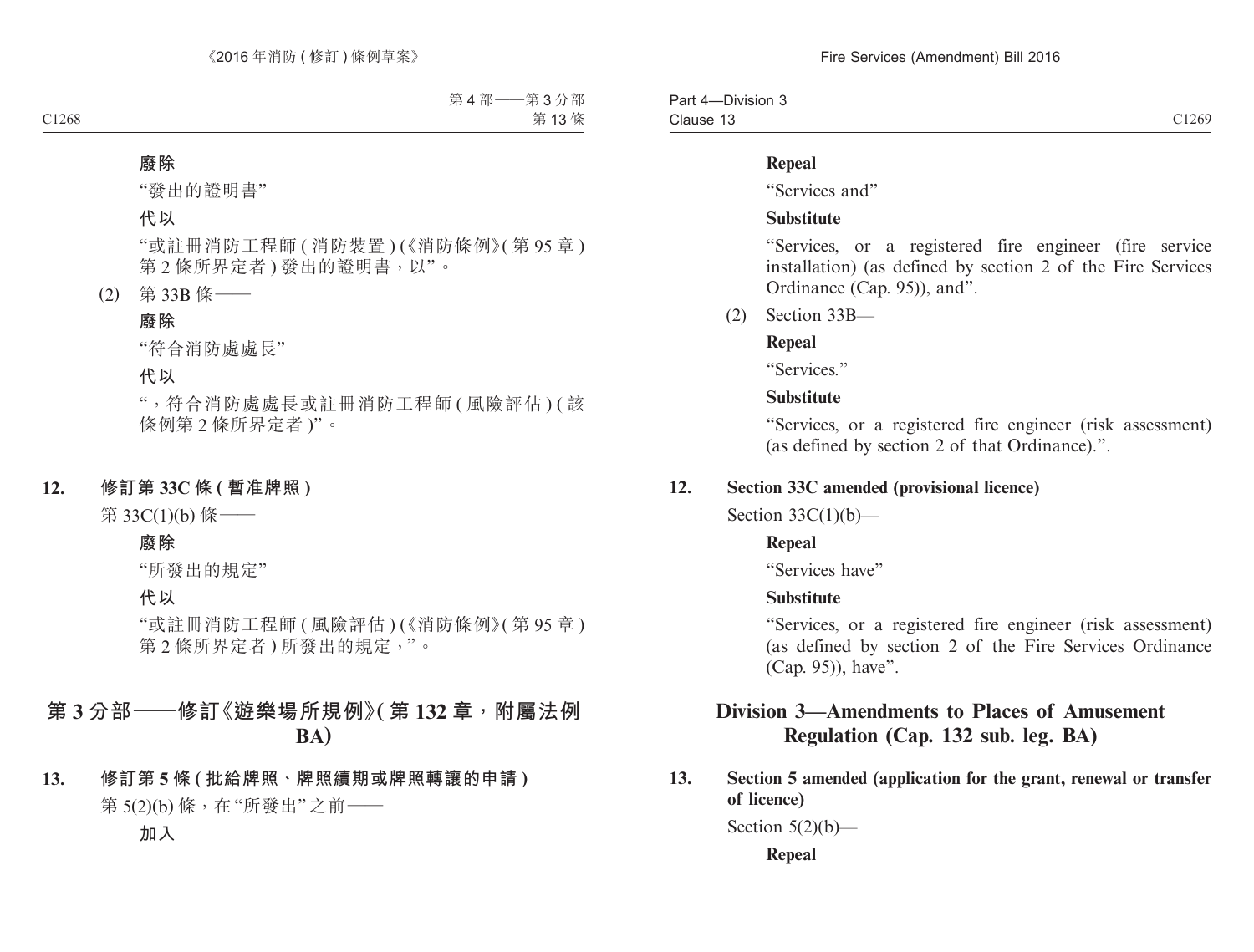| $- \cdot$<br>-<br>Par.<br>-Division |                             |
|-------------------------------------|-----------------------------|
| Clause<br>.                         | $\sim$ 10 $\sim$<br>- 1 - 1 |

"Services."

#### **Substitute**

"Services, or a registered fire engineer (risk assessment) (as defined by section 2 of the Fire Services Ordinance (Cap. 95)).".

#### **14. Section 13 amended (fire services requirements)**

Section 13—

#### **Repeal**

"Services in"

## **Substitute**

"Services, or a registered fire engineer (risk assessment) (as defined by section 2 of the Fire Services Ordinance (Cap. 95)), in".

# **Division 4—Amendments to Places of Public Entertainment Regulations (Cap. 172 sub. leg. A)**

## **15. Regulation 3 amended (licences)**

(1) Regulation  $3(3)(b)$ —

## **Repeal**

"Services and"

## **Substitute**

"Services, or a registered fire engineer (fire service installation) (as defined by section 2 of the Fire Services Ordinance (Cap. 95)), and".

(2) Regulation  $3(3)(b)$ —

## **Repeal**

"Services in"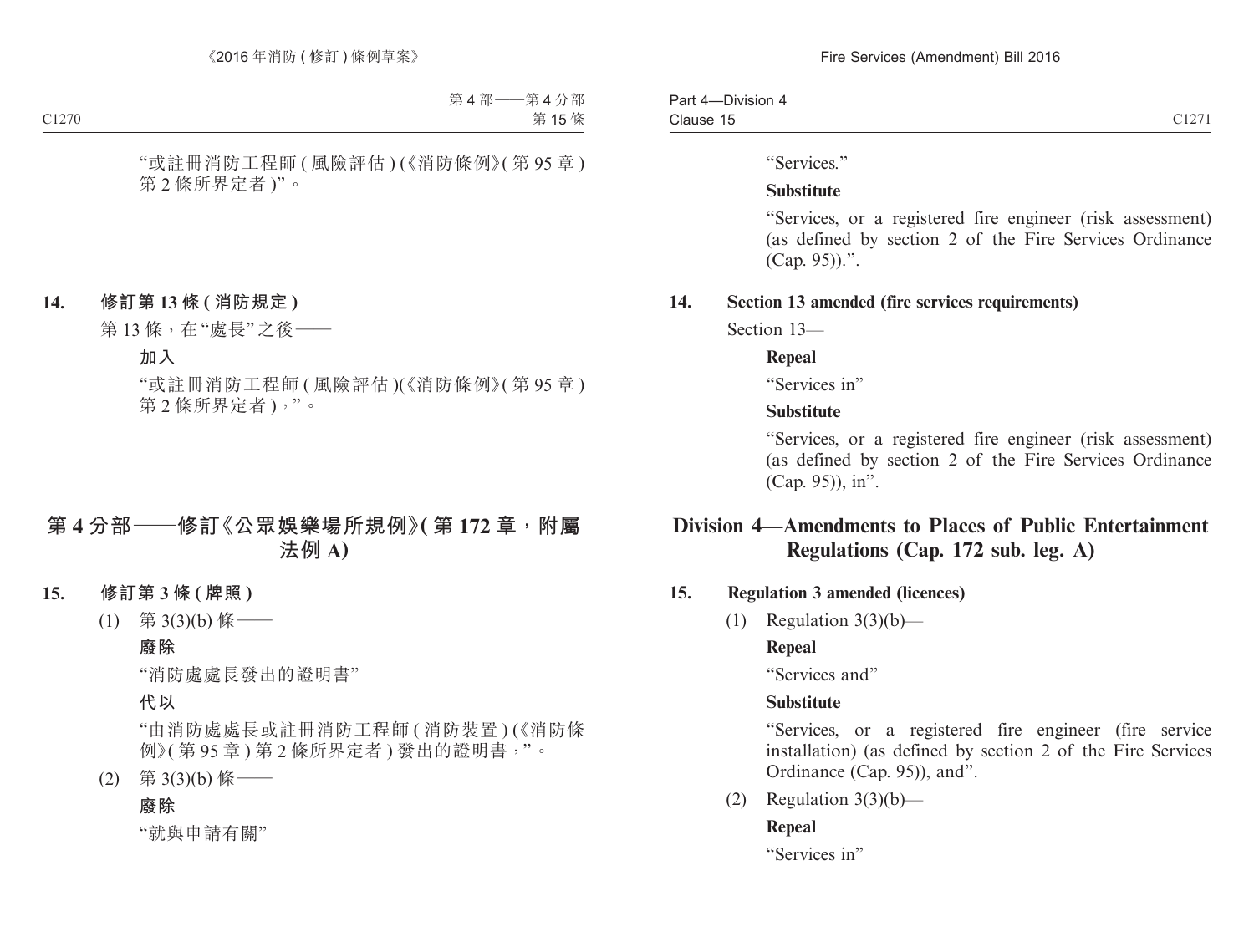| $\sim$<br>Part<br>-Division<br>-4<br>, , |       |
|------------------------------------------|-------|
| Clause<br>.                              | 01272 |

#### **Substitute**

"Services, or a registered fire engineer (risk assessment) (as defined by section 2 of that Ordinance), in".

## **16. Regulation 3A amended (grant of provisional licence)**

Regulation  $3A(2)(a)(i)$ —

#### **Repeal**

"Services;"

#### **Substitute**

"Services, or a registered fire engineer (risk assessment) (as defined by section 2 of the Fire Services Ordinance (Cap. 95));".

#### **17. Regulation 162 amended (licences)**

(1) Regulation 162(7)(b)—

#### **Repeal**

"him in that behalf"

#### **Substitute**

"the Director of Fire Services in that behalf, or a registered fire engineer (fire service installation) (as defined by section 2 of the Fire Services Ordinance (Cap. 95))".

(2) Regulation  $162(9)(c)$ —

#### **Repeal**

"Services and"

#### **Substitute**

"Services, or a registered fire engineer (fire service installation) (as defined by section 2 of the Fire Services Ordinance (Cap. 95)), and".

(3) Regulation  $162(9)(c)$ —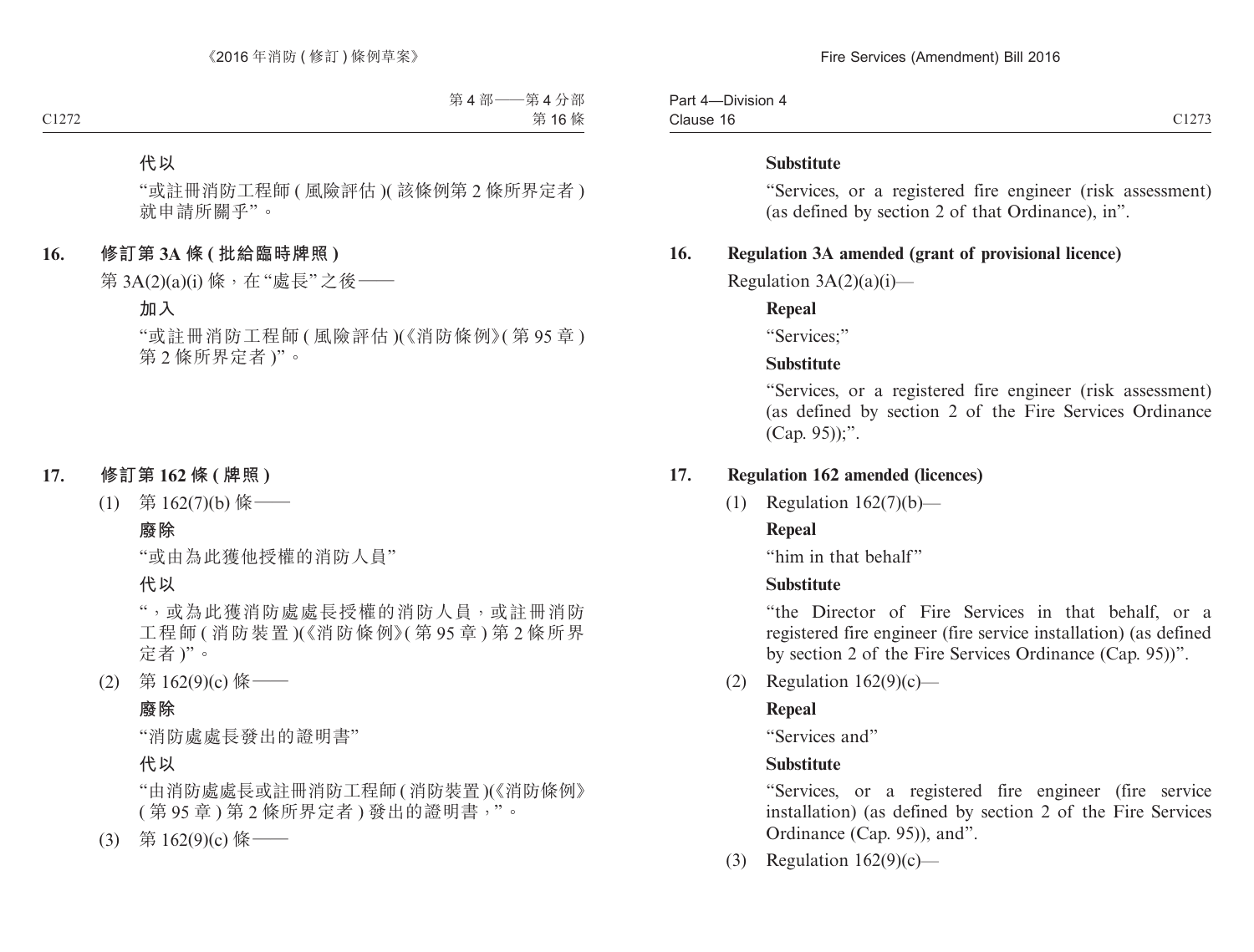Part 4—Division 5 Clause 19 Clause 19  $C1275$ 

#### **Repeal**

"Services in"

#### **Substitute**

"Services, or a registered fire engineer (risk assessment) (as defined by section 2 of that Ordinance), in".

## **18. Regulation 164 amended (temporary structures)**

(1) Regulation  $164(q)$ —

## **Repeal**

"him"

## **Substitute**

"the Director of Fire Services, or a registered fire engineer (fire service installation) (as defined by section 2 of the Fire Services Ordinance (Cap. 95))".

(2) Regulation 164(s)—

## **Repeal**

"Services who"

## **Substitute**

"Services, or a registered fire engineer (risk assessment) (as defined by section 2 of the Fire Services Ordinance (Cap. 95)), and the Director of Fire Services".

# **Division 5—Amendment to Education Ordinance (Cap. 279)**

**19. Section 12 amended (additional documents required where premises not designed and constructed as a school)**

Section  $12(1)(c)$ —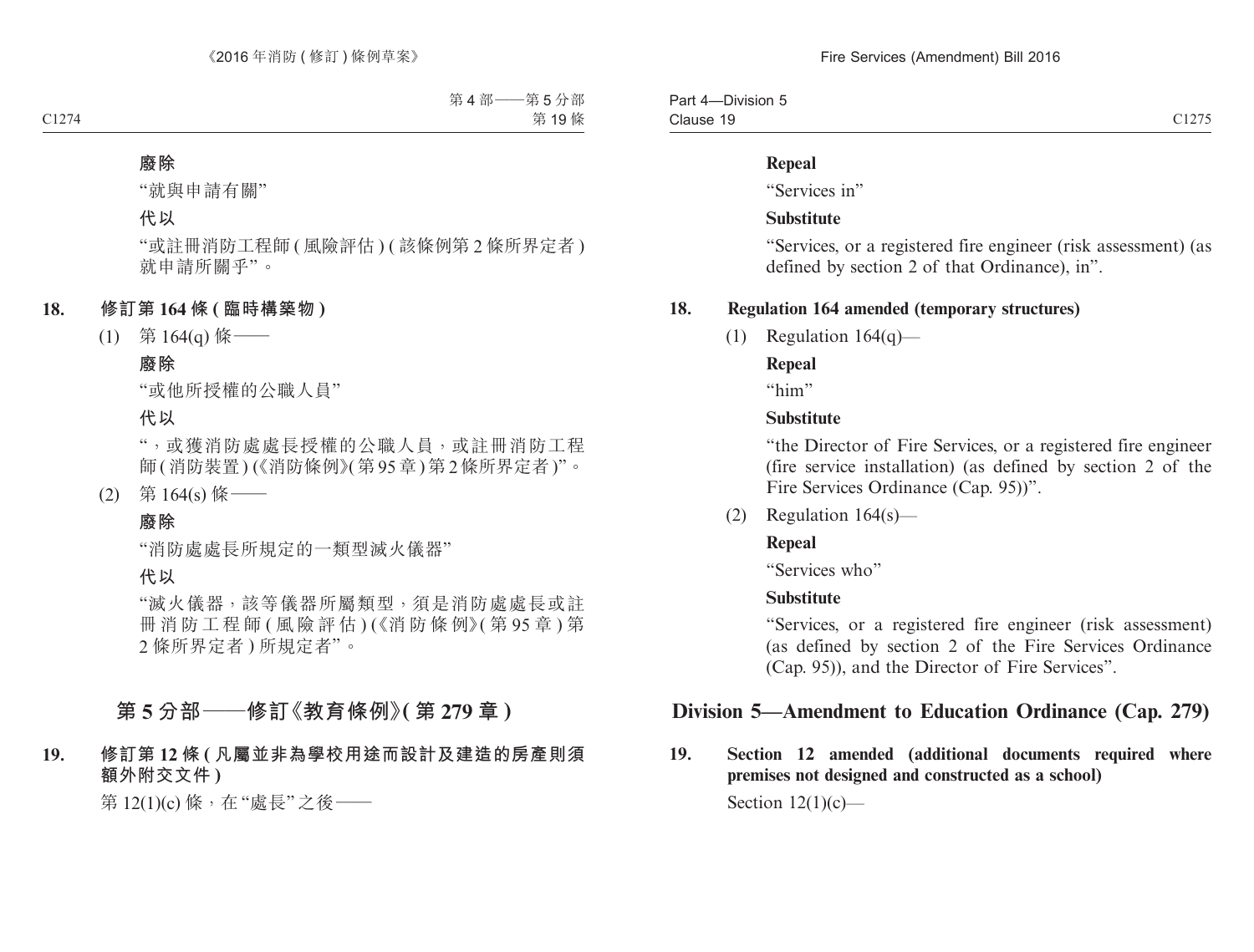| -Division 6<br>Part<br>$\Delta$ |                    |
|---------------------------------|--------------------|
| Clause 20                       | 0127<br>$\sim$ 12. |

#### **Repeal**

"Services that"

#### **Substitute**

"Services, or a registered fire engineer (fire service installation) (as defined by section 2 of the Fire Services Ordinance (Cap. 95)), that".

# **Division 6—Amendment to Non-local Higher and Professional Education (Regulation) Rules (Cap. 493 sub. leg. B)**

**20. Section 5 amended (premises in which registered course or exempted course is conducted)**

Section  $5(2)(b)$ —

# **Repeal subparagraph (i)**

#### **Substitute**

- "(i) is a certificate—
	- (A) issued by the Director of Fire Services pursuant to regulation 2(c) of the Fire Services Department (Reports and Certificates) Regulations (Cap. 95 sub. leg. C); or
	- (B) issued by a registered fire engineer (fire service installation) (as defined by section 2 of the Fire Services Ordinance (Cap. 95)); and".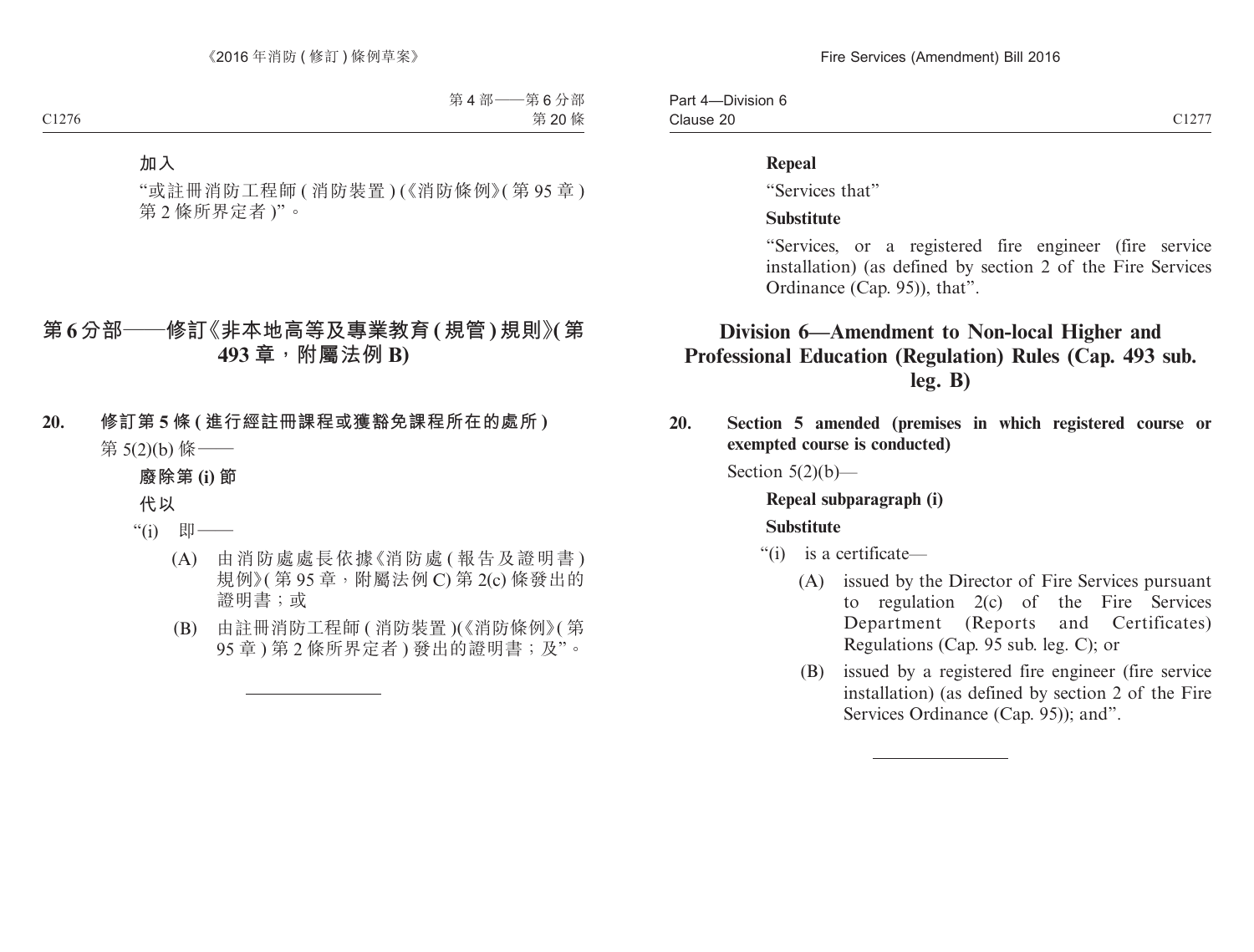#### **Explanatory Memorandum**

The object of this Bill is to empower the Chief Executive in Council to make regulations for a scheme for fire safety risk assessment, and certification on compliance with fire safety requirements, by registered fire engineers for certain premises (*scheme*) and for regulating registered fire engineers, and to make related amendments.

2. The Bill is divided into 4 Parts.

#### **Part 1—Preliminary**

3. Clause 1 sets out the short title and provides for commencement.

#### **Part 2—Amendments to Fire Services Ordinance**

- 4. Clause 3 amends the long title of the Fire Services Ordinance (Cap. 95) (*Ordinance*) to include the scheme and registration of persons as registered fire engineers (*registered fire engineers*) for the class of fire service installation, risk assessment or ventilating system.
- 5. Clause 4 amends section 2 of the Ordinance to include new definitions of *registered fire engineer*, *registered fire engineer (fire service installation)*, *registered fire engineer (risk assessment)* and *registered fire engineer (ventilating system)*.
- 6. Clause 5 amends section 25 of the Ordinance to empower the Chief Executive in Council to make regulations to provide for the scheme and regulate the registered fire engineers. These regulations (except the one concerning fees to be charged in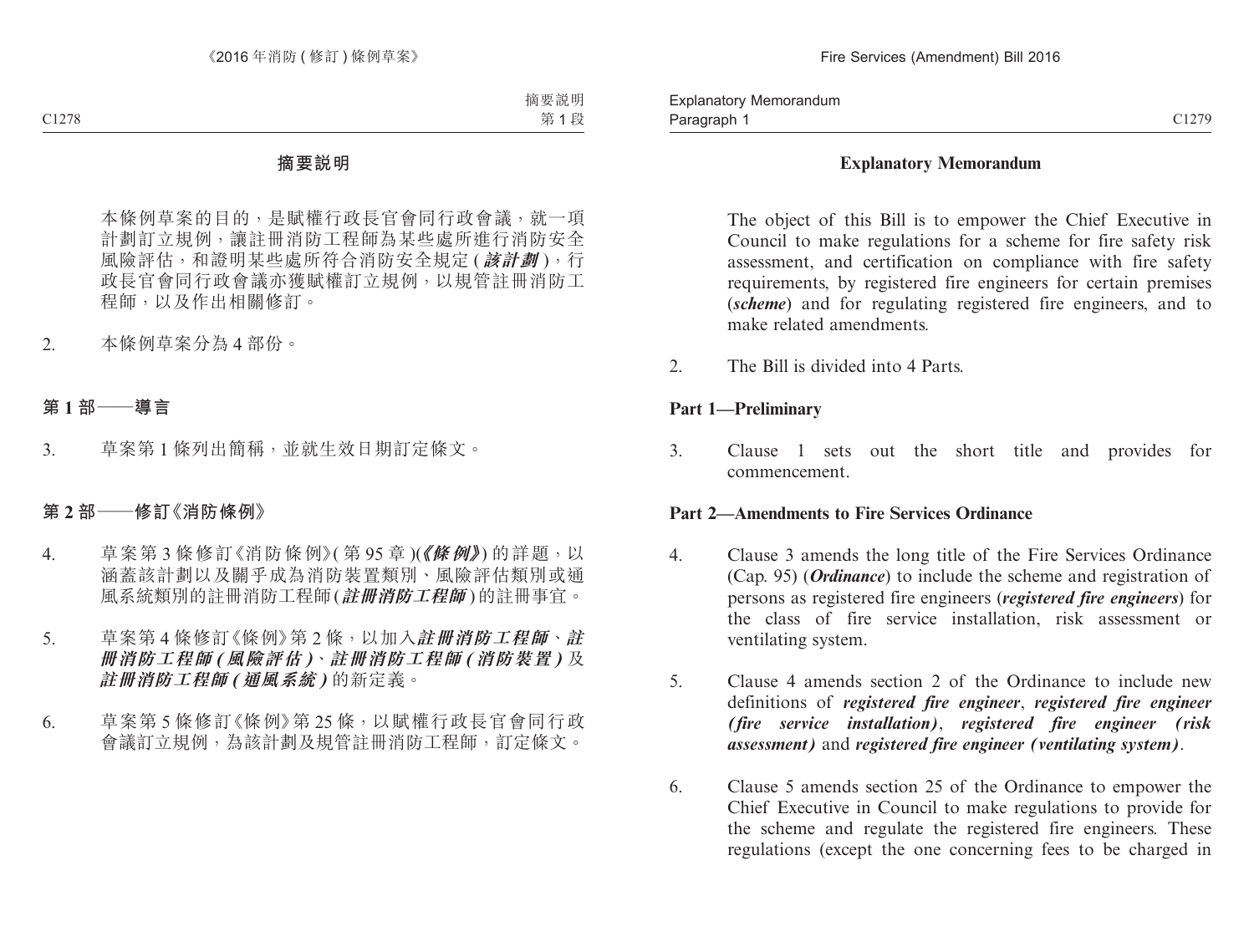| Memorandum<br>explanator |       |
|--------------------------|-------|
| Paragraph                | C1281 |

relation to the registration and de-registration of registered fire engineers) are to be made subject to the approval of the Legislative Council.

## **Part 3—Amendments to Fire Service (Installations and Equipment) Regulations**

7. Clause 7 amends regulation 7 of the Fire Service (Installations and Equipment) Regulations (Cap. 95 sub. leg. B) to enable a registered fire engineer to inspect and test any fire service installation or equipment installed in, or for, certain premises, and enable the Director of Fire Services (or his or her authorized person) to inspect and test any fire service installation or equipment installed in, or for, any premises to check its safety and the efficiency of its working order.

#### **Part 4—Related amendments**

- 8. Clauses 9, 10, 11, 12, 13, 14, 15, 16, 17, 18, 19 and 20 contain related amendments to certain enactments. In particular—
	- (a) clauses 9 and 10 contain amendments to the Miscellaneous Licences Regulations (Cap. 114 sub. leg. A);
	- (b) clauses 11 and 12 contain amendments to the Food Business Regulation (Cap. 132 sub. leg. X);
	- (c) clauses 13 and 14 contain amendments to the Places of Amusement Regulation (Cap. 132 sub. leg. BA);
	- (d) clauses 15, 16, 17 and 18 contain amendments to the Places of Public Entertainment Regulations (Cap. 172 sub. leg. A);
	- (e) clause 19 contains an amendment to the Education Ordinance (Cap. 279); and